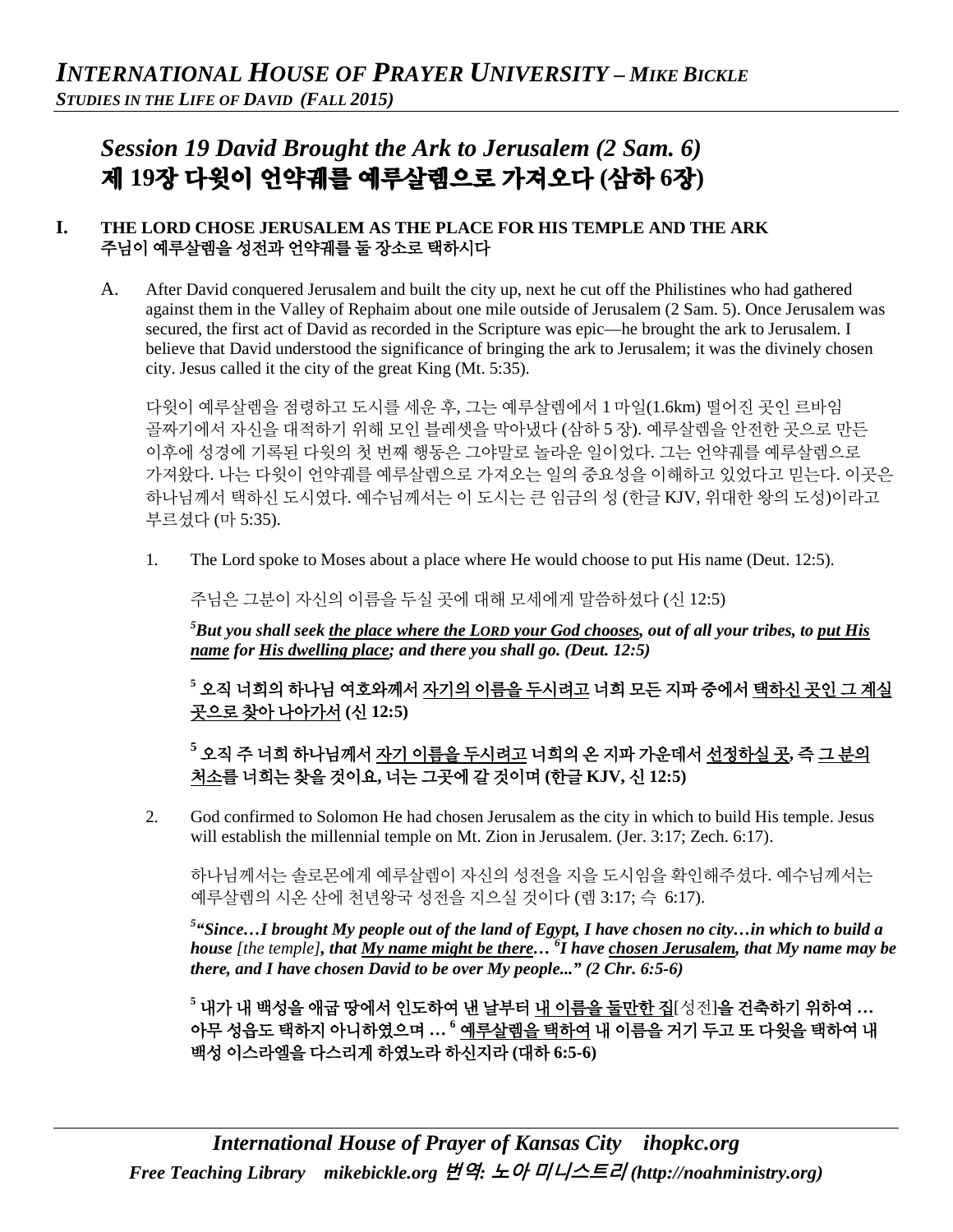B. The ark was associated with God's manifested power and presence. It was a symbol of God's throne and a type of the Lord Jesus, the ultimate King of Israel.

이 언약궤는 하나님의 능력과 임재가 드러나는 것과 연관이 있었다. 이는 하나님의 보좌를 상징했고, 또한 이스라엘 최고의 왕이신 예수님을 나타내는 것이기도 했다.

C. I believe that from his youth David understood that Jerusalem was the city chosen by God even though the Jebusites were still in control of it. David grew up in Bethlehem which was only about five miles south of Jerusalem. After David killed Goliath in the valley of Élan, he cut Goliath's head off and walked about 10 miles to place his head in Jerusalem. This was a prophetic act.

나는 다윗이 어렸을 때부터 예루살렘이 (비록 여부스 족이 다스리고 있던 곳이었지만) 하나님께서 택하신 도시라고 이해하고 있었다고 믿는다. 다윗은 예루살렘에서 약 5 마일 (8km) 떨어진 곳인 베들레헴에서 자라났다. 다윗이 엘라 골짜기에서 골리앗을 죽인 이후, 그는 골리앗의 머리를 잘라 10 마일(16km) 정도 떨어진 곳인 예루살렘까지 가서 그곳에 두었다. 이는 예언적인 행동이었다.

D. As a young man, David vowed to dedicate his life to finding a *"dwelling place"* (Ps. 132:5, 13) for God. His vow included establishing a building in Jerusalem for the ark to be placed. David grew up in Ephrathah (Bethlehem), hearing "revival stories" of God's power associated with the ark (v. 6).

젊은 청년이었던 다윗은 자신의 삶을 하나님을 위한 "**처소**"를 찾는 것에 드리겠다고 서워했다 (시 132:5, 13). 그의 서원은 예루살렘에 언약궤를 둘 장소를 세우는 것도 포함하는 것이었다. 다윗은 에브라다 (베들레헴)에서 언약궤와 연관된 하나님의 능력의 "부흥의 이야기들"을 들으며 자라났다 (6 절).

*1 LORD, remember David…2 How he…vowed to the Mighty One of Jacob: 3 "Surely I will not… go up to the comfort of my bed; 4 I will not give sleep to my eyes…5 Until I find a place [a temple to house the ark] for the LORD, a dwelling place for the Mighty One of Jacob." 6 Behold, we heard of it in Ephrathah [Bethlehem]; we found it in the fields [Kirjath Jearim]. (Ps. 132:1-6)*

**<sup>1</sup>** 여호와여 다윗을 위하여 그의 모든 겸손을 기억하소서 **<sup>2</sup>** 그가 여호와의 맹세하며 야곱의 전능자에게 서원하기를 **<sup>3</sup>** 내가 내 장막 집에 들어가지 아니 하며 내 침상에 오르지 아니하고 **<sup>4</sup>** 내 눈으로 잠들게 하지 아니하며 **… <sup>5</sup>** 여호와의 처소 곧 야곱의 전능자의 성막[언약궤를 둘 성전]을 발견하기까지 하리라 하였나이다 **<sup>6</sup>** 우리가 그것이 에브라다[베들레헴]에 있다 함을 들었더니 나무 밭[기럇여아림]에서 찾았도다 **(**시 **132:1-6)**

E. The ark sat in the small forest village of Kirjath Jearim (lit. *the fields of the forests*) in the house of Abinadab, where it lay neglected for about 70 years. Ephrathah and Bethlehem are the same place (Ruth 1:2; 4:11; 1 Sam. 17:12; Mic. 5:2). Ephrathah was the name of a family in Bethlehem; their importance made their name synonymous with Bethlehem (1 Chr. 2:19; 2:50; 4:4). Bethlehem was about 10 miles from Kirjath Jearim.

언약궤는 기럇여아림(문자적으로, 숲 들판)이라고 불리는 작은 숲의 마을, 아비나답의 집에 있었다. 언약궤는 70 년간 이곳에서 잊혀져 있었다. 에브라다와 베들레헴은 동일한 장소이다 (룻 1:2; 4:11; 삼상 17:12; 미 5:2). 에브라다는 베들레헴에 있는 한 집안의 이름이었으며, 이들의 중요성으로 인해 그들의 이름은 베들레헴과 동격으로 불리게 되었다 (대상 2:19; 2:50; 4:4). 베들레헴은 기럇여아림에서 10 마일 정도 (16km) 떨어진 곳이었다.

F. David sought to bring the ark to its rightful place of honor in the center of Israel's life in Jerusalem. The first thing David did after he put the ark in Jerusalem was put singers and musicians in place.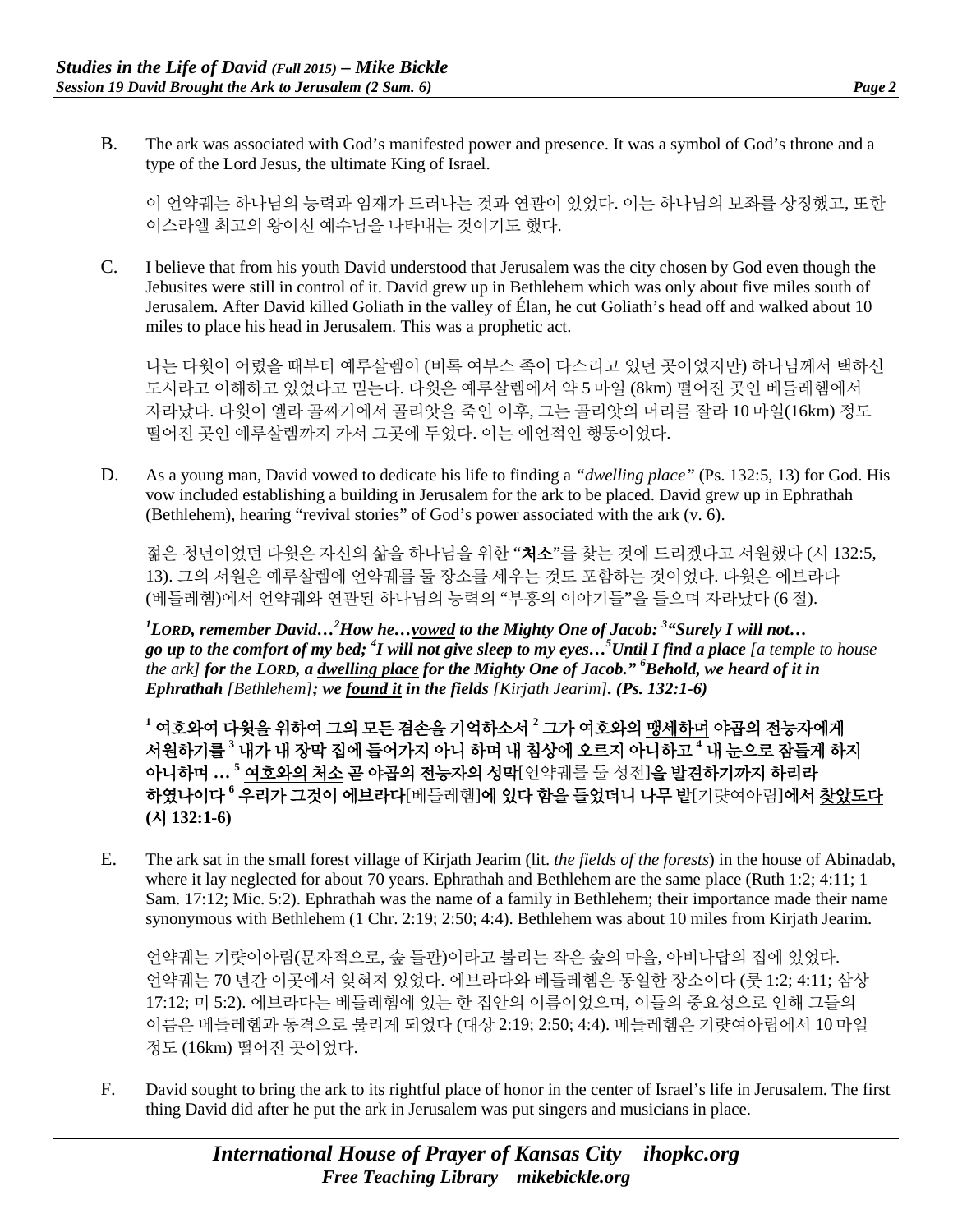다윗은 언약궤를 두기에 올바른 장소인 이스라엘의 삶의 중심지인 예루살렘으로 가져오려고 했다. 다윗이 언약궤를 예루살렘에 둔 이후에 첫 번째 한 일은 노래하는 자와 악기 다루는 자를 그 앞에 두는 것이었다.

G. One of the most important lessons seen in 2 Samuel 6 is that *"the end does not justify the means."* 

삼하 6 장에서 볼 수 있는 가장 중요한 부분은 "목적이 수단을 정당화하지는 못한다"는 것이다.

H. *The ark*: About 70 years before David brought the ark to Jerusalem, the Philistines captured it from Israel. The ark remained with the Philistines for seven difficult and dramatic months (1 Sam. 5-6). First they put it in the temple of Dagon located in the Philistine city of *Ashdod*. The image of Dagon fell before the ark. They set the Dagon idol back in its place, and the next day it again fell before the ark. Then the Lord struck the people of Ashdod with tumors. They moved to ark to *Gath*; the Lord also struck that city with destruction and tumors. Then they sent the ark to the city of *Ekron*. Again, the Lord sent destruction on that city and those who survived were stricken with the tumors. Finally the Philistines put the ark on a new cart and sent it to Israelite city of *Beth Shemesh*. There the Israelites looked into the ark, whereupon the Lord struck them, killing over 50,000 people. They said, "Who is able to stand before this holy God?" They sent the ark to *Kirjath Jearim*.

언약궤: 다윗이 언약궤를 예루살렘으로 가져오기 약 70 년 전쯤, 블레셋인들은 이 언약궤를 이스라엘로부터 탈취했다. 이 언약궤는 7 달 동안 블레셋에서 순탄치 않은 극적인 시간을 보냈다 (삼상 5- 6 장). 첫째, 그들은 언약궤를 블레셋 도시인 아스돗에 있는 다곤 신전에 두었다. 다곤 신상은 언약궤 앞에 엎드려져 버렸다. 그들은 다곤 신상을 다시 세웠지만, 이는 그 다음 날 또 다시 언약궤 앞에 엎드러져 있었다. 그리고 주님은 아스돗 사람들을 독한 종기로 치셨다. 그들은 언약궤를 가드로 옮겼으며, 주님은 또 다시 이 도시를 파괴하고 종기로 치셨다. 그러자 이들은 언약궤를 에그론으로 보냈다. 주님은 또 다시 도시를 파괴하셨으며 여기에서 살아남은 자들을 종기로 치셨다. 블레셋인들은 마지막으로 언약궤를 새 수레에 두고 이를 이스라엘 도시인 벧세메스로 보냈다. 이곳에서는 이스라엘인들이 언약궤를 들여다본 것으로 인해 주님이 그들을 치셔서 5 만명이나 되는 사람들이 죽었다. 그들은 "이 거룩하신 하나님 여호와 앞에 누가 능히 서리요"라고 고백했다. 그들은 언약궤를 기럇여아림으로 돌려보냈다.

#### **II. DAVID SOUGHT TO BRING THE ARK TO JERUSALEM (1 SAM. 6:1-5)** 다윗이 언약궤를 예루살렘으로 가져오려고 노력하다 **(**삼상 **6:1-5)**

A. David organized a national gathering that included 30,000 leaders to bring the ark to Jerusalem (6:1-2). David gathered the leaders to Baale Judah (also known as Kiriath Jearim), a small town in Judah where the ark had been kept in the house of Abinadab for about 70 years (1 Sam. 7:1-3).

다윗은 언약궤를 예루살렘으로 가져오기 위해 나라의 3 만명의 지도자들을 부르며 국가적인 회합을 열었다 (6:1-2). 다윗은 언약궤가 70 년간 아비나답의 집에 있었던 유다의 작은 성읍인 바알레유다 (기럇여아림으로도 알려진 곳)로 지도자들을 모았다 (삼상 7:1-3).

 $^{\text{1}}$ David gathered all the choice men of Israel, thirty thousand.  $^{\text{2}}$ And David arose and went with all the *people who were with him from Baale Judah [Kirjath Jearim] to bring up from there the ark of God, whose name is called by the Name, the LORD of Hosts… (2 Sam. 6:1-2)*

**<sup>1</sup>** 다윗이 이스라엘에서 뽑은 무리 삼만 명을 다시 모으고 **<sup>2</sup>** 다윗이 일어나 자기와 함께 있는 모든 사람과 더불어 바알레유다[기럇여아림]로 가서 거기서 하나님의 궤를 메어 오려 하니 그 궤는 그룹들 사이에 좌정하신 만군의 여호와의 이름으로 불리는 것이라 **(**삼하 **6:1-2)**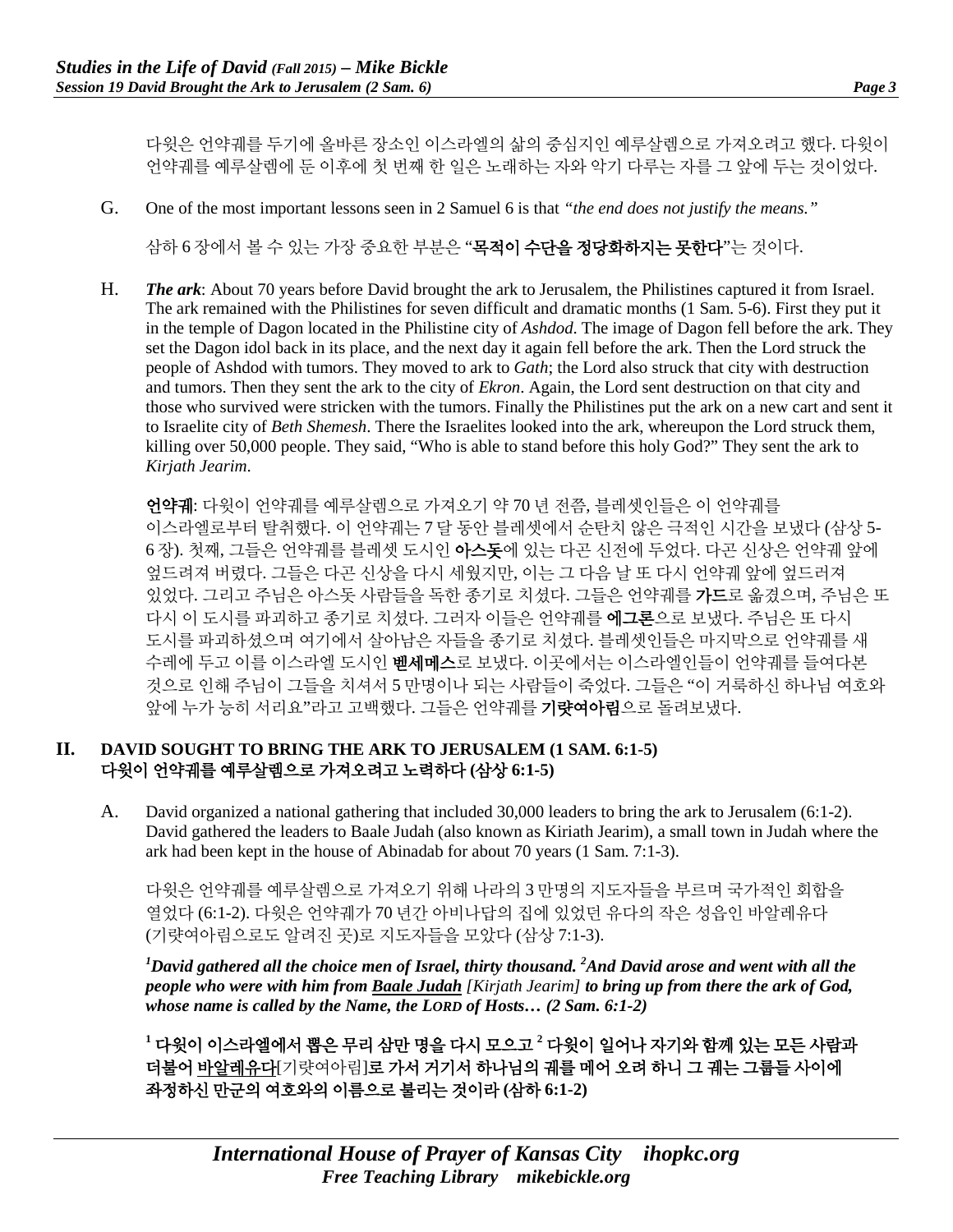B. They set the ark on a new cart, and Ahio led the procession with his brother Uzzah (6:3-4). This violated the way in which the God commanded Israel to transport of the ark—to carry it on their shoulders (Num. 4:15; 7:9). Years earlier the Philistines transported the ark on a cart (1 Sam 6:7).

그들은 언약궤를 새 수레에 실었으며, 아효와 그의 형제인 웃시야가 이 행렬을 이끌었다 (6:3-4). 이는 하나님께서 이스라엘에게 명령하신 언약궤를 옮기는 방법(어깨에 둘러메고 옮겨야 함)을 어긴 것이었다. (민 4:15; 7:9). 수십 년 전에 블레셋이 이 언약궤를 수레에 실어서 옮겼었다 (삼상 6:7).

*3 So they set the ark of God on a new cart, and brought it out of the house of Abinadab, which was on the hill; and Uzzah and Ahio, the sons of Abinadab, drove the new cart. (2 Sam. 6:3)*

**<sup>3</sup>** 그들이 하나님의 궤를 새 수레에 싣고 산에 있는 아비나답의 집에서 나오는데 아비나답의 아들 웃사와 아효가 그 새 수레를 모니라 **(**삼하 **6:3)**

*7 Now…make a new cart… <sup>8</sup> Take the ark of the LORD and set it on the cart… (1 Sam 6:7-8)*

**<sup>7</sup>** 그러므로 새 수레를 하나 만들고 **… <sup>8</sup>** 여호와의 궤를 가져다가 수레에 싣고 **… (**삼상 **6:7-8)**

C. *New cart*: We need to understand this because the Scripture emphasizes it as a significant event in David's life. Even David as God's chosen and anointed one had to honor God's ways.

새 수레: 우리는 이 부분을 이해해야만 하는데, 성경이 이 사건을 다윗의 삶에서 중요한 사건으로 기록하고 있기 때문이다.

1. God commanded Israel that the Levites transport the ark, carrying it with the poles on their shoulders (Num. 4:15; 7:9). Because the ark was holy, it was to be covered and carried on poles to keep it from the gaze and touch of men who were not consecrated to handle it.

하나님께서는 이스라엘에게 레위인들이 언약궤를 옮길 것을 명령하셨으며, 어깨에 채(막대기)를 메고 옮길 것을 말씀하셨다 (민 4:15; 7:9). 이 언약궤는 거룩한 것이었기에, 덮여 있고 어깨에 매어져 있어서 이를 다루도록 성별되지 않은 사람은 이를 쳐다보거나 만지지 못하게 했다.

*5 When the camp prepares to journey…they shall…cover the ark…6 They shall put on it a covering…and they shall insert its poles… 15When the camp is set to go, then the sons of Kohath shall come to carry them; but they shall not touch any holy thing, lest they die. (Num. 4:5-15)*

**<sup>5</sup>** 진영이 전진할 때에 아론과 그의 아들들이 들어가서 칸 막는 휘장을 걷어 증거궤를 덮고 **<sup>6</sup>** 그 위를 해달의 가죽으로 덮고 **…** 그 채를 꿰고 **… <sup>15</sup>** 진영을 떠날 때에 아론과 그의 아들들이 성소와 성소의 모든 기구 덮는 일을 마치거든 고핫 자손들이 와서 멜 것이니라 그러나 성물은 만지지 말라 그들이 죽으리라 **… (**민 **4:5-15)**

2. David's zeal and motives were good, but he approached what was holy in a wrong way.

다윗의 열심과 동기는 좋았다. 그러나 그는 거룩한 것에 대해 올바른 방법으로 접근하지 않았다.

*13…God broke out against us, because we did not consult Him about the proper order"… 15So…the children of the Levites bore the ark of God on their shoulders, by its poles, as Moses had commanded according to the word of the LORD. (1 Chr. 15:13-15)*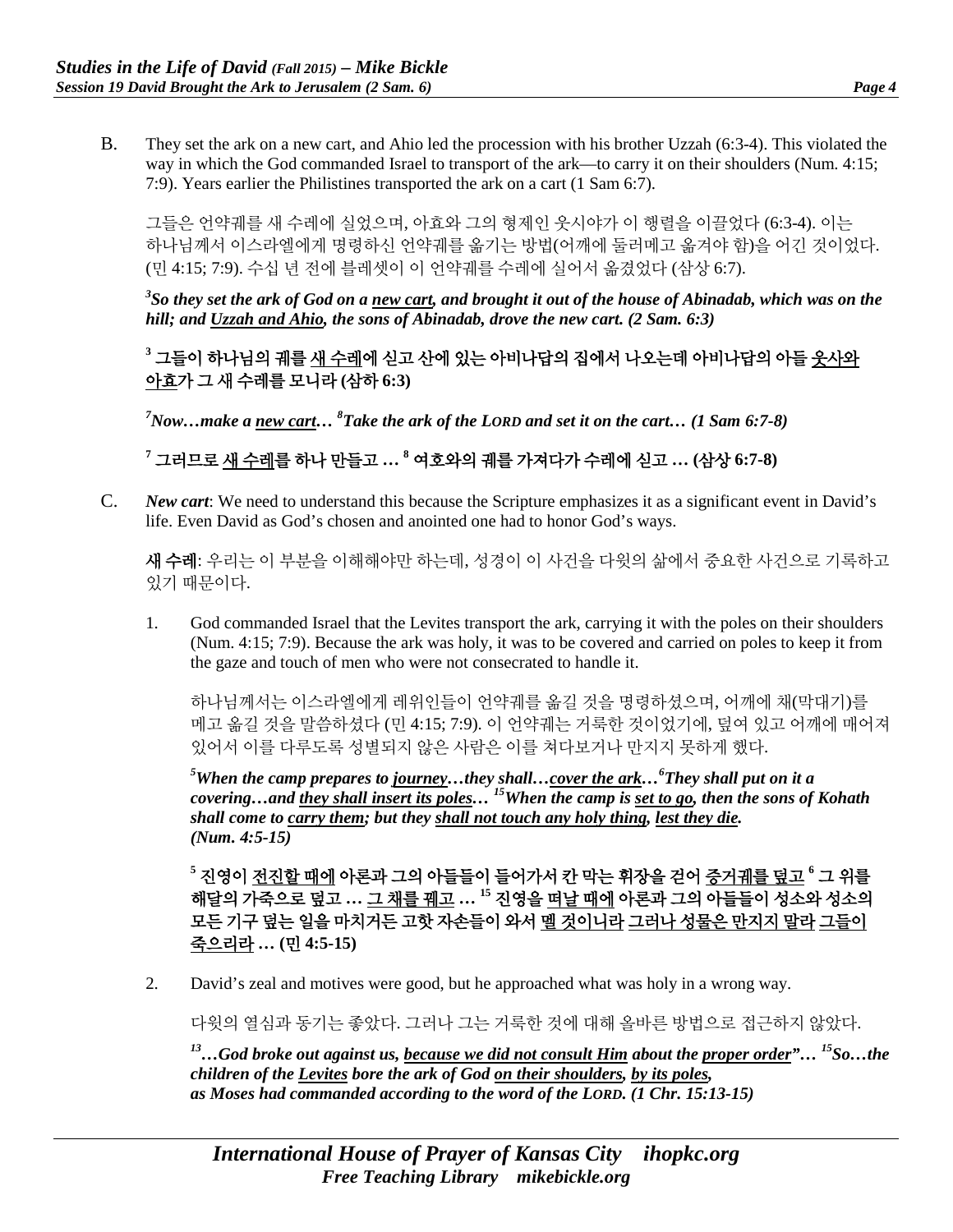# **<sup>13</sup> …** 우리 하나님 여호와께서 우리를 찢으셨으니 이는 우리가 규례대로 그에게 구하지 아니하였음이라 하니 **… <sup>15</sup>** 모세가 여호와의 말씀을 따라 명령한 대로 레위 자손이 채에 하나님의 궤를 꿰어 어깨에 메니라 **(**대상 **15:13-15)**

D. David led the procession of the ark to Jerusalem with many different kinds of instruments (6:5). They sang and played music with *stringed instruments* like the harp and lyre, and *percussion instruments* as tambourines, sistrums [a rattle], cymbals, and trumpets (2 Sam. 6:5; 1 Chr. 13:8).

다윗은 언약궤가 예루살렘으로 들어가는 행렬을 이끌었으며, 여기에는 여러 가지 종류의 악기가 함께 하고 있었다 (6:5). 그들은 하프나 수금과 같은 현악기와 탬버린이나 소고, 제금(심벌)과 같은 타악기, 그리고 나팔이 만들어내는 음악을 연주하며 노래를 불렀다 (삼하 6:5; 대상 13:8).

*5 Then David and all the house of Israel played music before the LORD on all kinds of instruments of fir wood, on harps, on stringed instruments, on tambourines, on sistrums, and on cymbals. (2 Sam. 6:5)*

## **<sup>5</sup>** 다윗과 이스라엘 온 족속은 잣나무로 만든 여러 가지 악기와 수금과 비파와 소고와 양금과 제금으로 여호와 앞에서 연주하더라 **(**삼하 **6:5)**

*8 Then David and all Israel played music before God with all their might, with singing, on harps, on stringed instruments, on tambourines, on cymbals, and with trumpets. (1 Chr. 13:8)*

**<sup>8</sup>** 다윗과 이스라엘 온 무리는 하나님 앞에서 힘을 다하여 뛰놀며 노래하며 수금과 비파와 소고와 제금과 나팔로 연주하니라 **(**대상 **13:8)**

## **III. THE LORD RELEASED HIS JUDGMENT ON UZZAH (1 SAM. 6:6-9)** 주님이 웃시야를 심판하시다 **(**삼상 **6:6-9)**

A. The oxen stumbled as they were pulling the cart down a hill, and Uzzah put his hand on the ark to steady it so it would not fall (6:6-7). God had commanded Israel not to touch the ark—it was their holiest possession (Num .4:15). The Lord's anger burned at Uzzah's presumptuous action that violated God's word. This was the third example of God protecting the ark (1 Sam 5:3-12; 6:19-20).

이 소들은 수레를 내리막길로 끌면서 비틀거렸으며, 웃시야는 언약궤가 떨어지지 않게 하려고 손으로 붙들었다 (6:6-7). 하나님께서는 이스라엘에게 언약궤에 손을 대지 말라고 명령하셨다. 언약궤는 그들에게 있는 것 중에 가장 거룩한 것이었다 (민 4:15).

*6 And when they came to Nachon's threshing floor, Uzzah put out his hand to the ark of God and took hold of it, for the oxen stumbled. 7 Then the anger of the LORD was aroused against Uzzah, and God struck him there for his error; and he died there by the ark of God. (2 Sam. 6:6-7)*

**<sup>6</sup>** 그들이 나곤의 타작 마당에 이르러서는 소들이 뛰므로 웃사가 손을 들어 하나님의 궤를 붙들었더니 **<sup>7</sup>** 여호와 하나님이 웃사가 잘못함으로 말미암아 진노하사 그를 그 곳에서 치시니 그가 거기 하나님의 궤 곁에서 죽으니라 **(**삼하 **6:6-7)**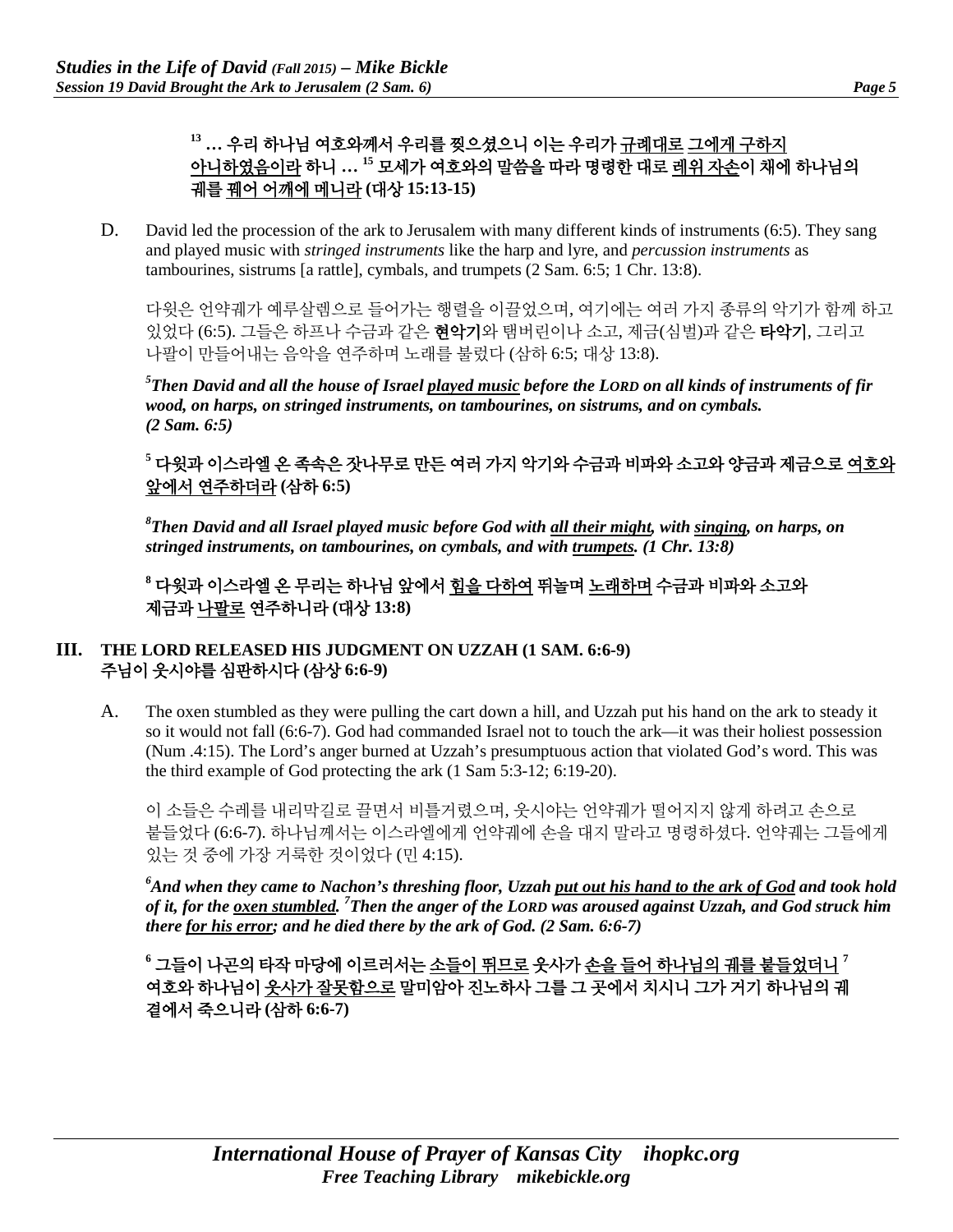B. *Leadership lesson*: Obviously new covenant believers will not die for touching a "holy" article in a worship service. But the principle is clear that it is important to approach worship and ministry in a way that the Word instructs us as we seek the fullness of God's purpose and blessing. Practically, the platform ministry style in some ministry settings today resemble secular pop artists, movie stars, or cultural icons who draw attention to themselves without regard for God's Word or for God-centered worship or ministry. They are focused on being popular and getting people to respond to them without paying attention to God's Word in their content, ministry style, or public expression.

리더십 강의: 명확하게 신약의 신자들은 예배 장소에 있는 "거룩한" 집기들에 손을 댄다고 해서 죽지는 않는다. 그러나 우리에게 명확한 원리는, 우리가 예배나 사역에 대해 접근함에 있어서 하나님의 목적과 축복의 충만함을 추구해 나가면서, 말씀이 우리에게 가르치는 대로 하는 것이 중요하다. 실제적으로, 오늘날의 어떤 사역 강단에서의 스타일은 하나님의 말씀이나 하나님 중심의 예배나 사역이 아닌, 세속적인 팝 가수나 영화 배우나 문화의 아이콘들이 자신들에게 온 관심을 집중시키는 것과 닮아있다. 그들은 하나님의 말씀에 초점을 둔 가르침이나 사역 스타일, 대중 앞에서의 표현 방법에 대해서는 관심이 없고, 유명해지고 사람들이 자신들에게 응답하는 것에 초점을 맞춘다.

C. David became angry and then fearful because Uzzah was struck dead by the Lord (6:8-9).

다윗은 화가 났으며, 그리고는 주님이 웃시야를 치셔서 그가 죽은 것으로 인해 두려워했다 (6:8-9)

*8 And David became angry because of the LORD's outbreak against Uzzah…9 David was afraid of the LORD that day; and he said, "How can the ark of the LORD come to me. (2 Sam. 6:8-9)*

**<sup>8</sup>** 여호와께서 웃사를 치시므로 다윗이 분하여 그 곳을 베레스웃사라 부르니 그 이름이 오늘까지 이르니라 **<sup>9</sup>** 다윗이 그 날에 여호와를 두려워하여 이르되 여호와의 궤가 어찌 내게로 오리요 하고 **(**삼하 **6:8-9)**

#### **IV. THE ARK WAS PLACED IN THE HOUSE OF OBED-EDOM (1 SAM. 6:10-12)** 언약궤가 오벳에돔의 집에 놓여지다 **(**삼상 **6:10-12)**

A. David put a pause on his plan to bring the ark with him to the City of David (6:10-12a). He did not want to risk the danger of the ark entering Jerusalem. Later David was told that Obed-Edom was being blessed, not judged as Uzzah. This is the blessing that David wanted for the City of David.

다윗은 언약궤를 다윗 성으로 가져오는 계획을 잠시 중단시켰다 (6:10-12a). 그는 언약궤를 예루살렘으로 가지고 오는 위험을 감수하기를 원치 않았다. 이후에 다윗은 오벳에돔이 웃시야와 같이 심판을 받지 않고 복을 받았다는 말을 들었다. 이는 다윗이 다윗 성에 가지고 오고 싶었던 축복이었다.

*10So David would not move the ark of the LORD with him into the City of David; but David took it aside into the house of Obed-Edom the Gittite. 11The ark of the LORD remained in the house of Obed-Edom the Gittite three months. And the LORD blessed Obed-Edom and all his household. 12Now it was told King David, saying, "The LORD has blessed the house of Obed-Edom and all that belongs to him, because of the ark of God." (2 Sam. 6:10-12)*

**<sup>10</sup>** 다윗이 여호와의 궤를 옮겨 다윗 성 자기에게로 메어 가기를 즐겨 하지 아니하고 가드 사람 오벧에돔의 집으로 메어 간지라 **<sup>11</sup>** 여호와의 궤가 가드 사람 오벧에돔의 집에 석 달을 있었는데 여호와께서 오벧에돔과 그의 온 집에 복을 주시니라 **<sup>12</sup>** 어떤 사람이 다윗 왕에게 아뢰어 이르되 여호와께서 하나님의 궤로 말미암아 오벧에돔의 집과 그의 모든 소유에 복을 주셨다 한지라 다윗이 가서 하나님의 궤를 기쁨으로 메고 오벧에돔의 집에서 다윗 성으로 올라갈새 **(**삼하 **6:10-12)**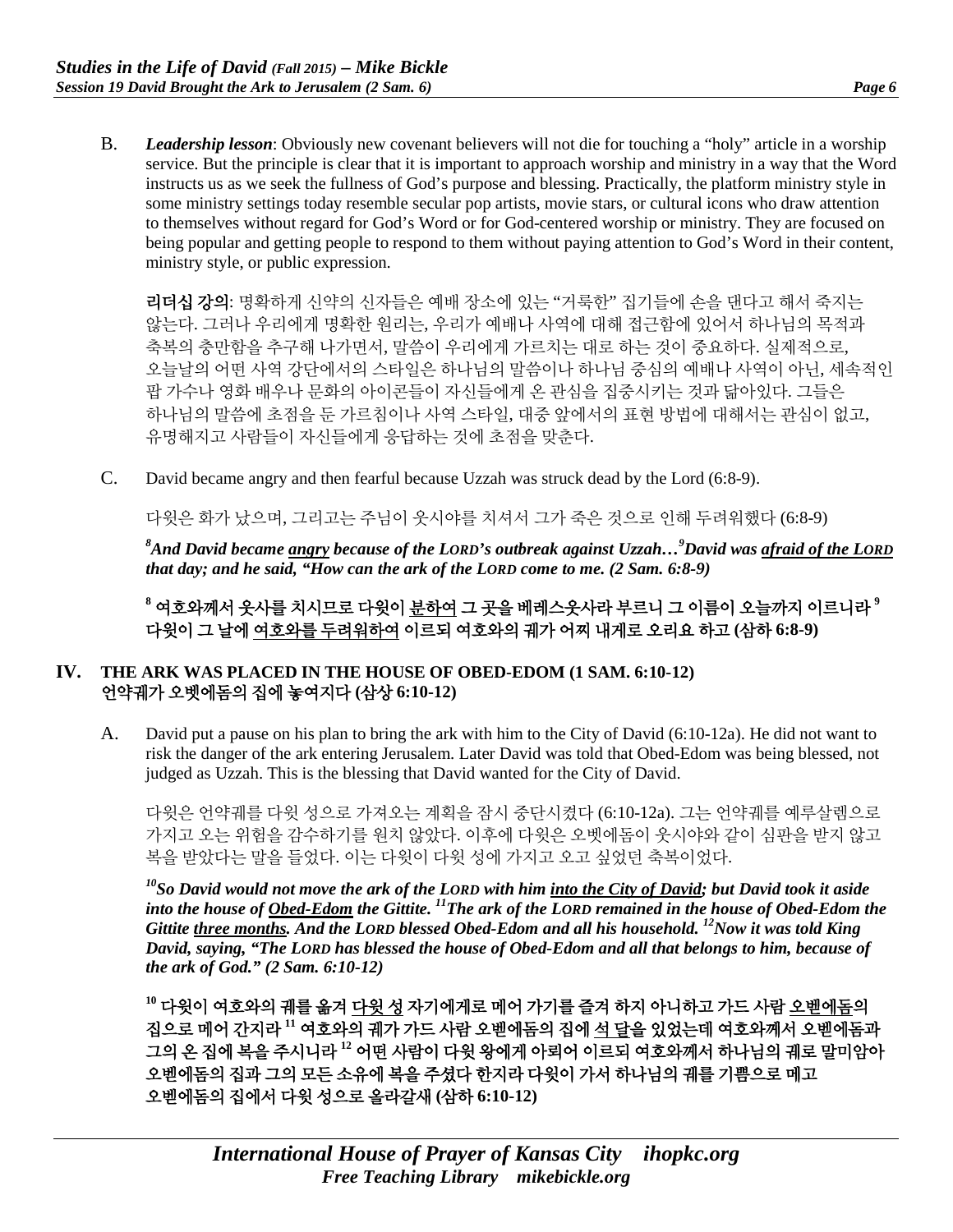- 
- B. The ark as a type of Christ was honored in home of Obed-Edom, bringing blessing to his family.

그리스도의 모형이기도 한 이 언약궤는 오벳에돔의 집에서 존귀히 여김을 받았으며, 이 가족에 복을 가져왔다.

#### **V. DAVID BROUGHT THE ARK TO THE CITY OF DAVID IN JERUSALEM (1 SAM. 6:12-19)** 다윗이 언약궤를 예루살렘의 다윗 성으로 옮기다 **(**삼상 **6:12-19)**

A. David brought up the ark from the house of Obed-Edom to the City of David (6:12b-15). He moved the ark according to the instructions in the Scripture, not on a cart. God's ways are to be done with gladness, but also with reverence and obedience to His leadership and Word.

다윗은 이 언약궤를 오벳에돔의 집에서 다윗 성으로 가지고 올라왔다 (6:1b-15). 그는 언약궤를 수레를 이용하는 것이 아닌, 율법에 기록되어 있는 방법대로 옮겨왔다. 하나님의 방법은 기쁨으로 준수되어야 하며, 그분의 리더십과 말씀에 대한 존경과 순종을 가지고 지켜져야 한다.

*12David…brought up the ark of God from the house of Obed-Edom to the City of David with gladness…14David danced before the LORD with all his might; and David was wearing a linen ephod…16As the ark…came into the City of David, Michal…looked through a window and saw David leaping and whirling before the LORD; and she despised him in her heart. (2 Sam. 6:12-16)*

**<sup>12</sup> …** 다윗이 가서 하나님의 궤를 기쁨으로 메고 오벧에돔의 집에서 다윗 성으로 올라갈새 **… <sup>14</sup>** 다윗이 여호와 앞에서 힘을 다하여 춤을 추는데 그 때에 다윗이 베 에봇을 입었더라 **… <sup>16</sup>** 여호와의 궤가 다윗 성으로 들어올 때에 사울의 딸 미갈이 창으로 내다보다가 다윗 왕이 여호와 앞에서 뛰놀며 춤추는 것을 보고 심중에 그를 업신여기니라 **(**삼하 **6:12-16)**

*25David…went to bring up the ark of the covenant of the LORD from the house of Obed-Edom with joy…27David was clothed with a robe of fine linen, as were all the Levites who bore the ark, the singers, and Chenaniah the music master with the singers. David also wore a linen ephod. (1 Chr. 15:25-27)*

**<sup>25</sup>** 이에 다윗과 이스라엘 장로들과 천부장들이 가서 여호와의 언약궤를 즐거이 메고 오벧에돔의 집에서 올라왔는데 **… <sup>27</sup>** 다윗과 및 궤를 멘 레위 사람과 노래하는 자와 그의 우두머리 그나냐와 모든 노래하는 자도 다 세마포 겉옷을 입었으며 다윗은 또 베 에봇을 입었고 **(**대상 **15:25-27)**

1. *Robe of fine linen*: David laid aside his royal robes to wear a linen ephod that was the ordinary garment of a priest, yet also used by those who were not priests (1 Sam 2:18).

세마포 겉옷: 다윗은 자신의 왕의 옷을 벗고 베 에봇을 입었는데, 이는 제사장의 복장이기도 했고 제사장이 아닌 자들이 입기도 했다 (삼상 2:18).

2. *Despised him*: Michal did not participate in the procession, but watched it from a palace window (6:16). It seems that Michal was offended at David and at God for what happened to her family and so she viewed David and his activities through the critical lens of bitterness.

그를 업신여기니라: 미갈은 이 행렬에 참여하지 않고 왕궁 창문으로 내다보고 있었다 (6:16). 미갈은 자신의 가정에 일어난 일로 인해 다윗과 하나님을 향해 상한 마음을 가지고 있었던 것으로 보인다. 따라서 그녀는 다윗과 그의 행동을 쓴 마음을 가지고 바라보고 있었다.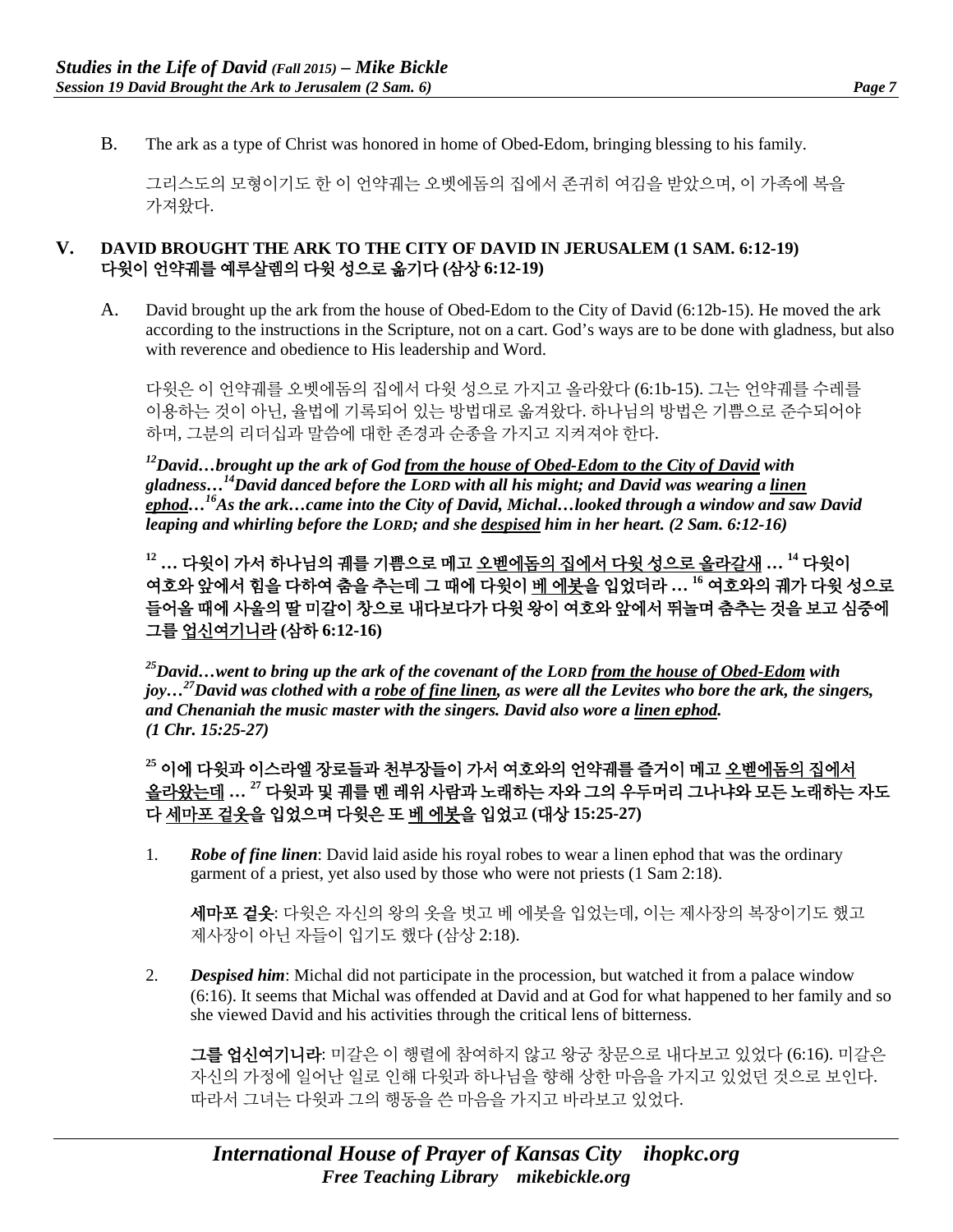B. David set the ark in the tent erected in Jerusalem, then blessed the people and celebrated (6:17-19).

다윗은 언약궤를 예루살렘에 세운 장막에 두었고, 백성을 축복하고 함께 기뻐했다 (6:17-19).

*17So they brought the ark of the LORD, and set it in its place in the midst of the tabernacle [tent] that David had erected for it…18he blessed the people in the name of the LORD…19Then he distributed among all the people…a loaf of bread, a piece of meat, and a cake of raisins. (2 Sam. 6:17-19)*

**<sup>17</sup>** 여호와의 궤를 메고 들어가서 다윗이 그것을 위하여 친 장막 가운데 그 준비한 자리에 그것을 두매 **… <sup>18</sup>** 다윗이 **…** 만군의 여호와의 이름으로 백성에게 축복하고 **<sup>19</sup>** 모든 백성 곧 온 이스라엘 무리에게 남녀를 막론하고 떡 한 개와 고기 한 조각과 건포도 떡 한 덩이씩 나누어 주매 모든 백성이 각기 집으로 돌아가니라 **(**삼하 **6:17-19)**

### **VI. MICHAL MOCKED DAVID (1 SAM. 6:20-23)** 미갈이 다윗을 비웃다 **(**삼상 **6:20-23)**

A. As David blessed his household, Michal mocked him for his devotion to God (6:20-23). Because David laid aside his royal robes to wear a plain linen ephod she falsely charged him with immodesty. She misrepresented David's actions. She looked on David's zeal as degrading to his high office and therefore to her status. It is common for people to exaggerate situations when they are offended.

다윗이 자신의 가족들을 축복할 때, 미갈은 그가 하나님 앞에서 한 일을 조롱했다 (6:20-23). 그녀는 다윗이 자신의 왕복을 벗고 평범한 베 에봇을 입고 있었던 것이 천박한 행동이었다고 비난했다. 그녀는 다윗의 행동에 대해 적절치 못한 표현을 했다. 그녀는 다윗의 열심이 그의 높은 지위에 어울리지 않는 일이었으며, 또한 그녀 자신에게도 어울리지 않는 일이었다고 바라봤다. 사람들이 마음이 상해있을 때에 일반적으로 상황을 과장하기도 한다.

*20Then David returned to bless his household. And Michal the daughter of Saul came out to meet David, and said, "How glorious was the king of Israel today, uncovering himself today in the eyes of the maids of*  his servants, as one of the base fellows shamelessly uncovers himself!"<sup>21</sup>So David said to Michal, "It *was before the LORD, who chose me instead of your father and all his house, to appoint me ruler over the people of the LORD, over Israel. Therefore I will play music before the LORD. 22I will be even more undignified than this, and will be humble in my own sight. But as for the maidservants of whom you have spoken, by them I will be held in honor." 23Therefore Michal the daughter of Saul had no children to the day of her death. (2 Sam. 6:20-23)*

**<sup>20</sup>** 다윗이 자기의 가족에게 축복하러 돌아오매 사울의 딸 미갈이 나와서 다윗을 맞으며 이르되 이스라엘 왕이 오늘 어떻게 영화로우신지 방탕한 자가 염치 없이 자기의 몸을 드러내는 것처럼 오늘 그의 신복의 계집종의 눈앞에서 몸을 드러내셨도다 하니 **<sup>21</sup>** 다윗이 미갈에게 이르되 이는 여호와 앞에서 한 것이니라 그가 네 아버지와 그의 온 집을 버리시고 나를 택하사 나를 여호와의 백성 이스라엘의 주권자로 삼으셨으니 내가 여호와 앞에서 뛰놀리라 **<sup>22</sup>** 내가 이보다 더 낮아져서 스스로 천하게 보일지라도 네가 말한 바 계집종에게는 내가 높임을 받으리라 한지라 **<sup>23</sup>** 그러므로 사울의 딸 미갈이 죽는 날까지 그에게 자식이 없으니라 **(**삼하 **6:2- 23)**

B. He was accustomed to being criticized for his zeal for God (Ps. 69:7-10). This is part of his calling.

그는 하나님을 향한 열심으로 인해 비난을 받는 것에는 익숙해져 있었다 (시 69:7-10). 이는 그의 부르심의 일부분이었다.